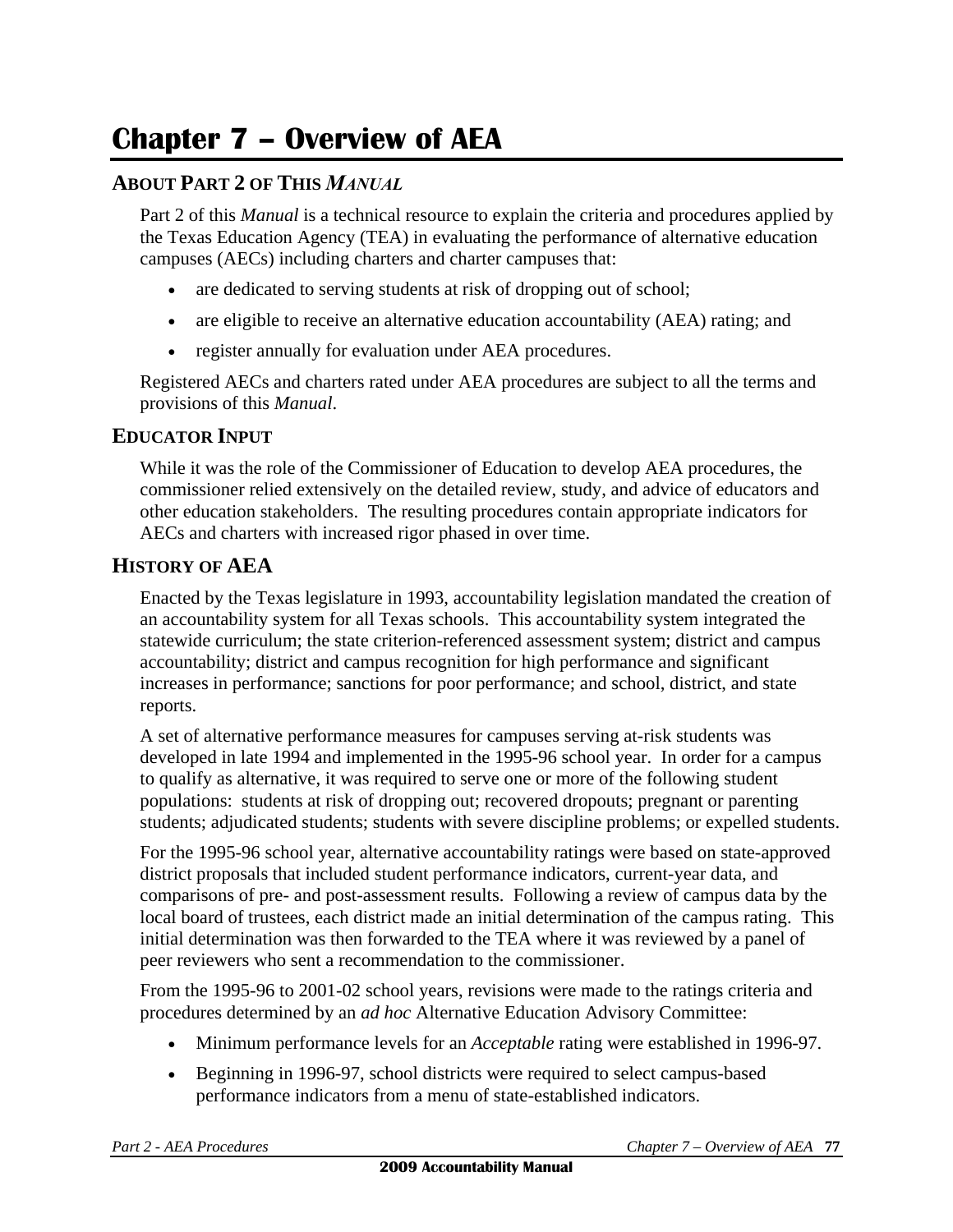- In 1997-98, TEA staff assumed responsibility for the review and analysis of campus performance data.
- In 1999-00, TEA required that the rating for each AEC be determined on three base indicators: Texas Assessment of Academic Skills (TAAS) passing rates for reading and mathematics, dropout rates, and attendance rates.
- In 1999-00, disciplinary alternative education programs (DAEPs) and juvenile justice alternative education programs (JJAEPs) were no longer permitted to register for AEA. Instead, the performance of students served in these programs was attributed to the campuses where these students would otherwise have attended.
- In 2000-01, campuses were required to serve "students at risk of dropping out of school" as defined in Texas Education Code (TEC) §29.081(d) in order to be eligible to receive an accountability rating under AEA procedures.

House Bill 6, enacted by the 77th Texas Legislature, called for a pilot program to examine issues surrounding accountability of alternative education programs. The purposes of this pilot were to analyze the existing status of AECs and to make recommendations regarding the methods of evaluating the performance of these campuses. In order to achieve these purposes, the following activities were undertaken in 2002:

- a set of surveys for principals, teachers/counselors, parents, and students at AECs was administered;
- a more detailed survey was administered and follow-up telephone calls were made to a small sample of AECs;
- an analysis of existing Public Education Information Management System (PEIMS) data was undertaken; and
- individual student data from a small sample of AECs were compiled and analyzed.

Results of the pilot program are published in the *Report on the Alternative Education Accountability Pilot* (Texas Education Agency, December 1, 2002).

While these pilot activities were conducted, the *No Child Left Behind Act of 2001* (NCLB), Public Law 107-110, was signed into law. This federal legislation was considered as part of the pilot project report. Accountability provisions of NCLB require that all campuses, including AECs, be evaluated annually for Adequate Yearly Progress (AYP).

The 2003 Educator Focus Group on Accountability made a recommendation to develop new AEA procedures for 2005 and beyond. The new AEA procedures are based on the following guidelines:

- The AEA indicators are based on data submitted through standard data submission processes such as PEIMS or by the state testing contractor.
- The AEA measures are appropriate for alternative education programs offered on AECs rather than just setting lower standards on the same measures used in the standard accountability procedures. Furthermore, these measures ensure that all students demonstrate proficiency on the state assessments in order to graduate.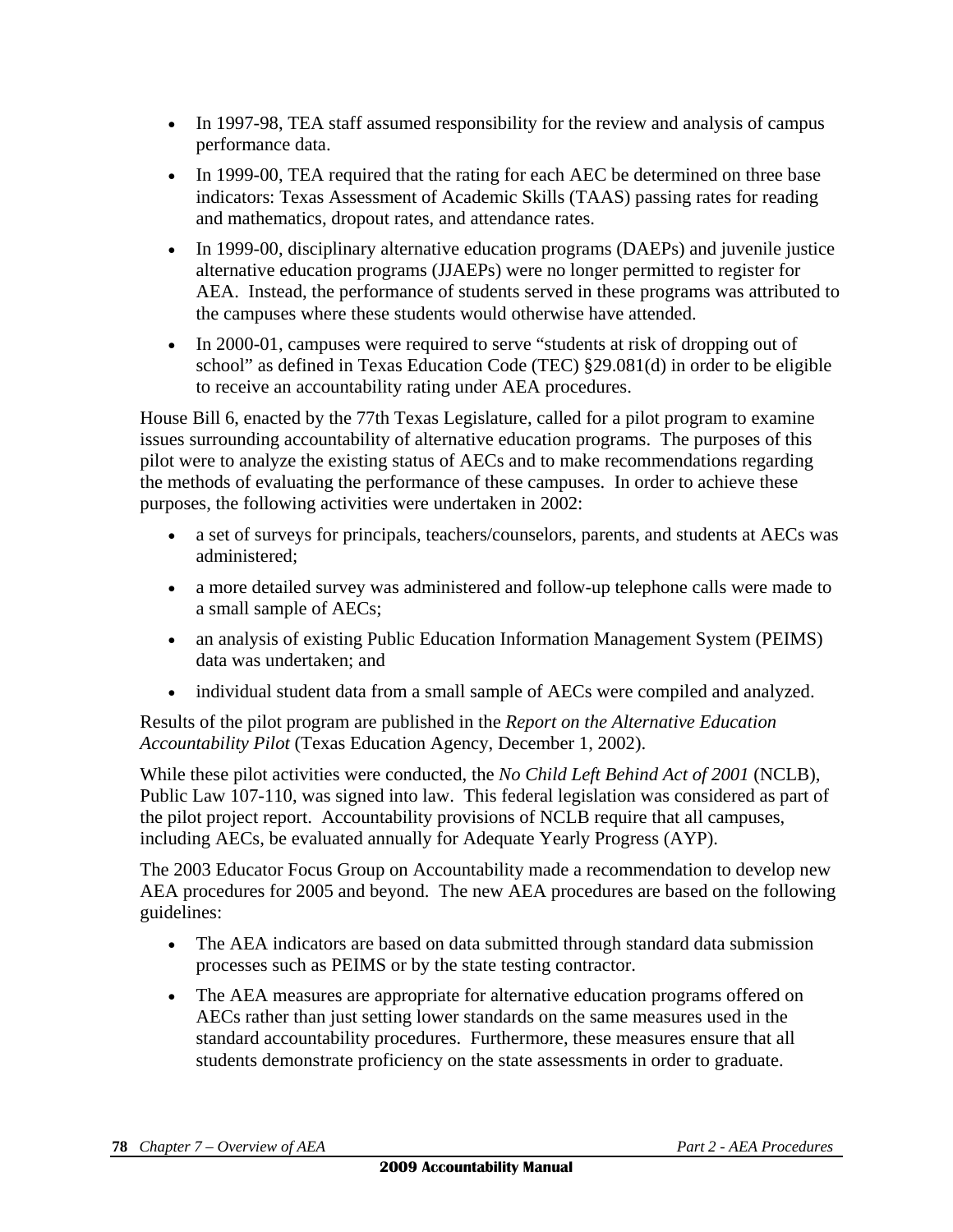- The Texas Growth Index (TGI) and other improvement indicators are evaluated as base indicators for AEC ratings.
- Additional AEA criteria are included. For example, AECs must have a minimum percentage of at-risk students (based on PEIMS data reported on current-year fall enrollment records) to be evaluated under AEA procedures.

Also, in 2003, ratings for all campuses were suspended for one year while the new Texas Assessment of Knowledge and Skills (TAKS) assessments were implemented for the first time and the new state accountability system was developed. In 2004, registered AECs received a rating of *Not Rated: Alternative Education* while new AEA procedures were developed.

In 2005, registered AECs were evaluated for the first time under the newly developed, redesigned AEA procedures.

## **PHILOSOPHY OF AEA**

AEA procedures are based on the following principles:

- Procedures apply to AECs, not programs.
- Procedures apply to AECs and charters dedicated to serving students at risk of dropping out of school.
- Procedures apply only to those AECs that qualify and register for evaluation under AEA procedures.
- Procedures do not apply to DAEPs or JJAEPs. Statute or interpretation of statutory intent requires that DAEP and JJAEP data are attributed to the student's home campus.
- Procedures do not apply to standard campuses, even if the campus primarily serves at-risk students.

The following issues affect many components of the accountability system.

- Small numbers of test results and mobility AECs are smaller on average than standard campuses and have high mobility rates.
- Attribution of data High mobility also affects attribution of data and complicates evaluation of AEC data.
- Residential Facilities Education services are provided to students in residential programs and facilities operated under contract with the Texas Youth Commission (TYC), students in detention centers and correctional facilities that are registered with the Texas Juvenile Probation Commission (TJPC), and students in private residential treatment centers.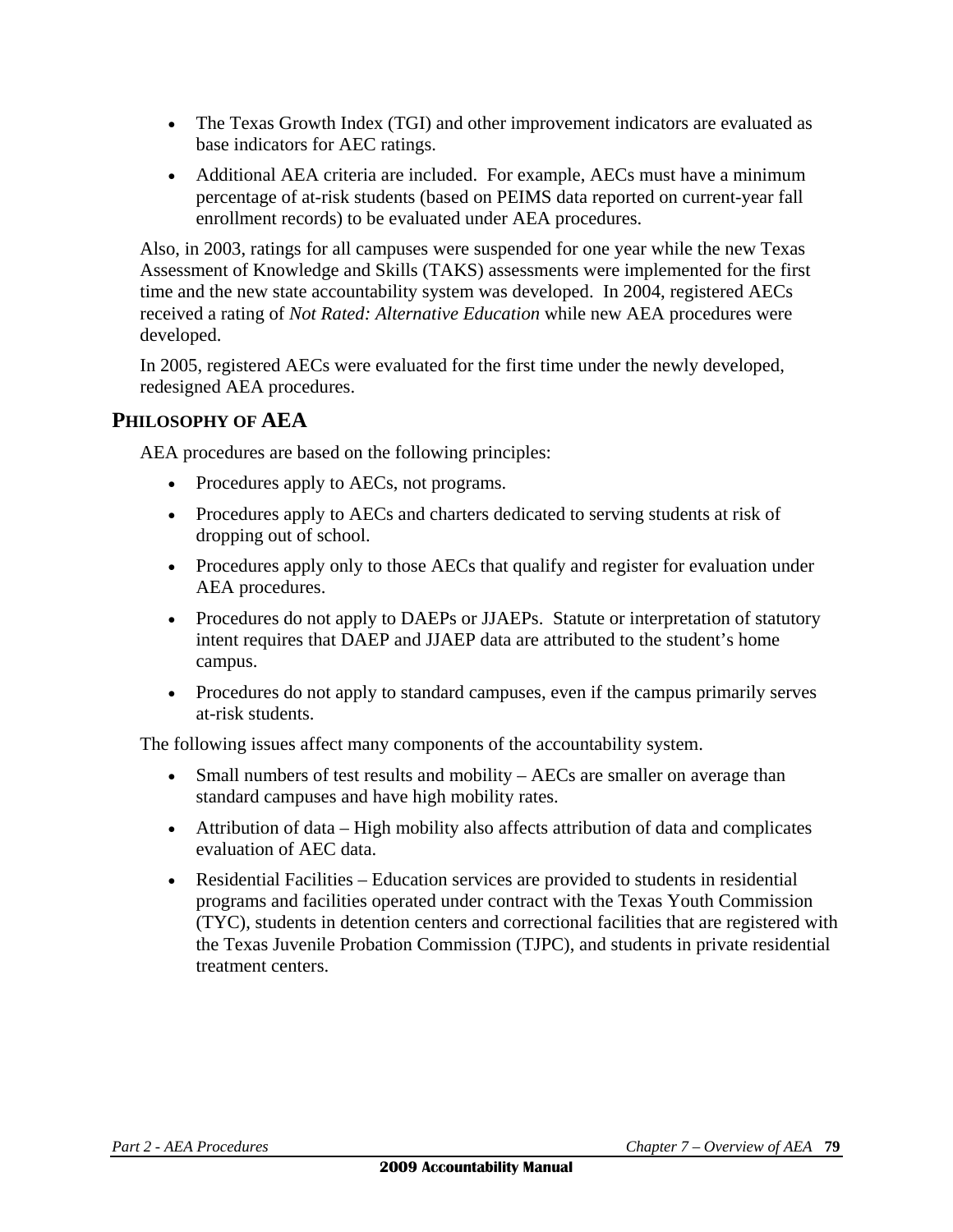# **OVERALL DESIGN OF AEA PROCEDURES**

The overall design of the AEA procedures is an improvement model that allows AECs and charters to meet either an absolute performance standard or an improvement standard for each accountability measure.

The AEA procedures include these major components:

- Rating labels *AEA: Academically Acceptable, AEA: Academically Unacceptable,*  and *AEA: Not Rated – Other;*
- AEC registration criteria and requirements including an at-risk registration criterion;
- Base Indicators TAKS Progress, Completion Rate II, and Annual Dropout Rate; and
- Additional Features Required Improvement and use of district at-risk data.
- Gold Performance Acknowledgments (GPA) AEA GPA recognize high performance on indicators other than those used to determine AEA ratings and are reported for AECs and charters rated *AEA: Academically Acceptable.*

## **COMPARISON OF 2008 AND 2009 AEA PROCEDURES**

The AEA ratings issued in 2009 mark the fifth year of the current procedures. Many components of the 2009 system are the same as those that were in effect in 2008. However, there are several significant differences between 2008 and 2009:

- The TAKS Progress indicator standard increases by five points to 50%*.*
- The Texas Projection Measure (TPM) replaces the TGI at grades 3-10.
- Assessment results for students displaced due to Hurricane Ike will be removed from the TAKS Progress indicator and ratings will be adjusted in situations where Hurricane Ike caused extended school closure. A special circumstance appeal will be permitted for certain displaced students who become dropouts during the 2008-09 school year.
- The phase-in of the National Center for Education Statistics (NCES) definition of a dropout continues for the Completion Rate II indicator. Three of the years of the 2008 cohort are based on the new dropout definition.
- The standard for Completion Rate II is lowered by 10 points to 60.0%.
- The standard for Annual Dropout Rate increases by 10 points to 20.0%.
- The School Leaver Provision (SLP) is no longer available for the Annual Dropout Rate and Completion Rate II indicators.
- A new indicator is added to the AEA GPA system. The College-Ready Graduates indicator will be evaluated for both English language arts (ELA) and mathematics combined at a standard of 35%.

The following table provides details on these and other changes between the 2008 and 2009 systems. Components that are unchanged are provided as well.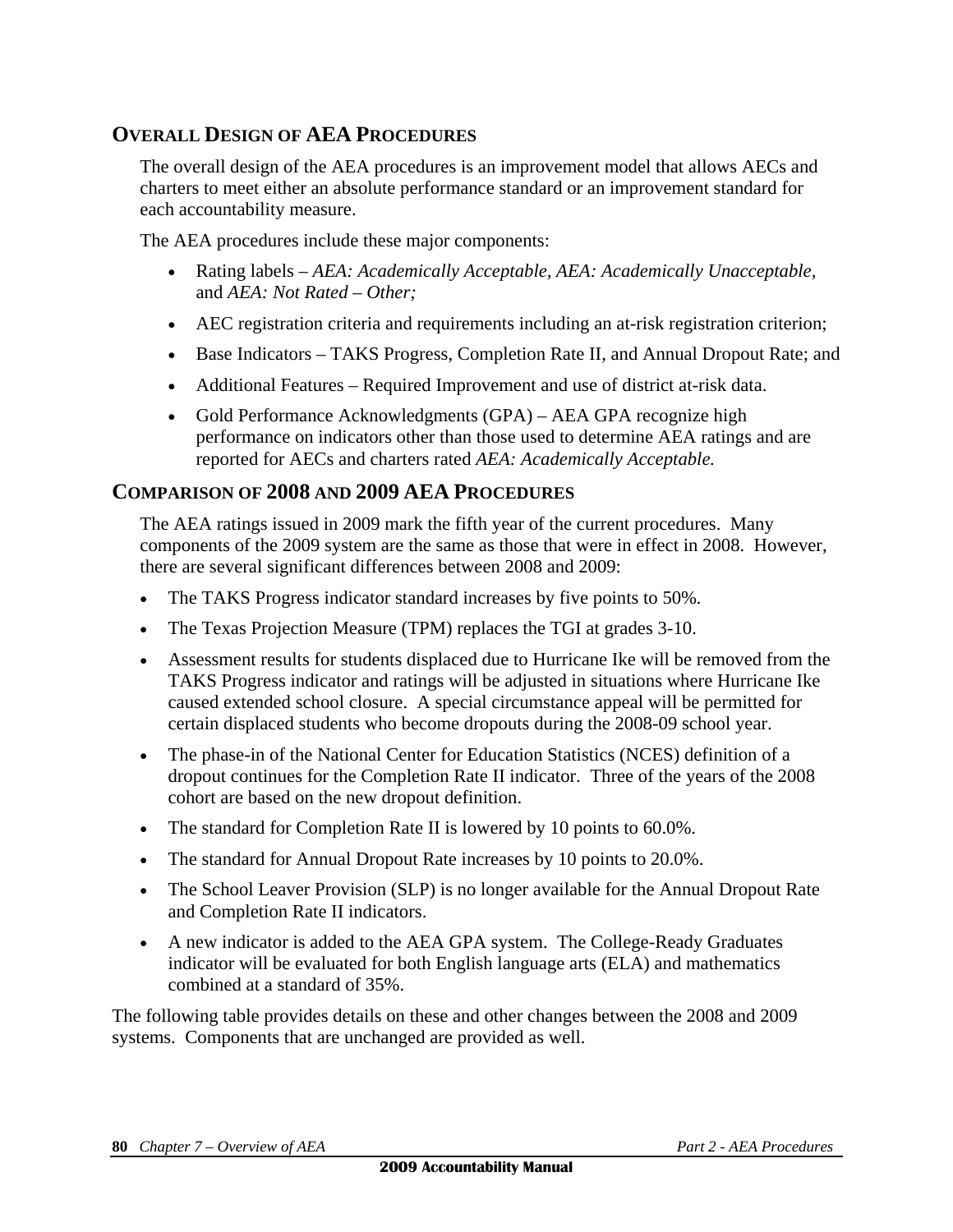| Component                                                 | 2008                                                                                                                                                                                                                                                                                                                                                                         |       | 2009                                                                                                                                                                                                                                                                                                                            |       |  |
|-----------------------------------------------------------|------------------------------------------------------------------------------------------------------------------------------------------------------------------------------------------------------------------------------------------------------------------------------------------------------------------------------------------------------------------------------|-------|---------------------------------------------------------------------------------------------------------------------------------------------------------------------------------------------------------------------------------------------------------------------------------------------------------------------------------|-------|--|
| Base Indicators for<br>Determining Rating<br>(Chapter 10) | • TAKS Progress including grade 8 Science and<br>some TAKS (Accommodated)<br>• Completion Rate II (SLP applies)<br>• Annual Dropout Rate for grades 7-12<br>(SLP applies)                                                                                                                                                                                                    |       | • TAKS Progress including grade 8 Science and<br>some TAKS (Accommodated)<br>• Completion Rate II (SLP does not apply)<br>• Annual Dropout Rate for grades 7-12<br>(SLP does not apply)                                                                                                                                         |       |  |
| Rating Standards<br>(Chapter 10)                          | <b>TAKS Progress</b>                                                                                                                                                                                                                                                                                                                                                         | 45%   | <b>TAKS Progress</b>                                                                                                                                                                                                                                                                                                            | 50%   |  |
|                                                           | Completion Rate II                                                                                                                                                                                                                                                                                                                                                           | 70.0% | Completion Rate II                                                                                                                                                                                                                                                                                                              | 60.0% |  |
|                                                           | Dropout                                                                                                                                                                                                                                                                                                                                                                      | 10.0% | Dropout                                                                                                                                                                                                                                                                                                                         | 20.0% |  |
| TAKS Progress (Chapter 10 unless noted otherwise)         |                                                                                                                                                                                                                                                                                                                                                                              |       |                                                                                                                                                                                                                                                                                                                                 |       |  |
| <b>Grades Tested</b>                                      | Performance results are summed across grades and<br>subjects                                                                                                                                                                                                                                                                                                                 |       | No Change                                                                                                                                                                                                                                                                                                                       |       |  |
| TAKS (Accommodated)<br>Subjects & Grades<br>Evaluated     | $\bullet$ ELA (grade 11)<br>• Mathematics (grade 11)<br>• Science (grades 5, 8, 10, 11; grade 5 Spanish)<br>• Social Studies (grades 8, 10, 11)                                                                                                                                                                                                                              |       | No Change                                                                                                                                                                                                                                                                                                                       |       |  |
| <b>TPM</b>                                                | N/A                                                                                                                                                                                                                                                                                                                                                                          |       | TAKS grade 3-10 tests meeting TPM are<br>included in the TAKS Progress numerator.                                                                                                                                                                                                                                               |       |  |
| TGI                                                       | TAKS tests meeting TGI are included in the TAKS<br>Progress numerator.                                                                                                                                                                                                                                                                                                       |       | TAKS grade 11 tests meeting TGI are included<br>in the TAKS Progress numerator.                                                                                                                                                                                                                                                 |       |  |
| <b>Accountability Subset</b>                              | • Campus Accountability Subset - AECs are<br>accountable for TAKS results for students enrolled<br>on the AEC on the PEIMS enrollment snapshot<br>date and on the testing date.<br>• District Accountability Subset - Charters are<br>accountable for TAKS results for students enrolled<br>at the charter on the PEIMS enrollment snapshot<br>date and on the testing date. |       | Campus and district accountability subset rules<br>are unchanged. However, the performance of<br>students displaced by Hurricane Ike who are<br>tested in Texas school districts in 2008-09 is not<br>included in the TAKS Progress indicator used<br>for 2009 accountability ratings. For more<br>information, see Appendix K. |       |  |
| <b>Evaluation of Student</b><br>Groups                    | All Students, African American, Hispanic, White, and<br><b>Economically Disadvantaged</b>                                                                                                                                                                                                                                                                                    |       | No Change                                                                                                                                                                                                                                                                                                                       |       |  |
| Minimum Size Criteria<br>for All Students                 | All Students performance is always evaluated.                                                                                                                                                                                                                                                                                                                                |       | No Change                                                                                                                                                                                                                                                                                                                       |       |  |
| Minimum Size Criteria<br>for Student Groups               | • 30 to 49 tests for the student group and the student<br>group represents at least 10% of All Students tests;<br>or<br>• at least 50 tests for the student group even if these<br>tests represent less than 10% of All Student tests.                                                                                                                                       |       | No Change                                                                                                                                                                                                                                                                                                                       |       |  |
| District At-Risk Data                                     | The AEC is evaluated on performance of at-risk<br>students in the district if the AEC does not meet the<br>standard or demonstrate RI based on fewer than 10<br>tests or if the AEC has no TAKS results.                                                                                                                                                                     |       | No Change                                                                                                                                                                                                                                                                                                                       |       |  |
| <b>Special Analysis</b>                                   | • Special Analysis is conducted for the charter when<br>there are fewer than 10 TAKS tests in the charter.<br>• Special Analysis is conducted for the AEC when<br>there are fewer than 10 at-risk TAKS tests in the<br>district/charter.                                                                                                                                     |       | No Change                                                                                                                                                                                                                                                                                                                       |       |  |
| Hurricane Ike<br>(Appendix K)                             | N/A                                                                                                                                                                                                                                                                                                                                                                          |       | Charters and campuses closed for ten or more<br>days may receive a rating of AEA: Not Rated -<br>Other.                                                                                                                                                                                                                         |       |  |

*Table 11: Comparison of 2008 and 2009 − AEA Procedures*